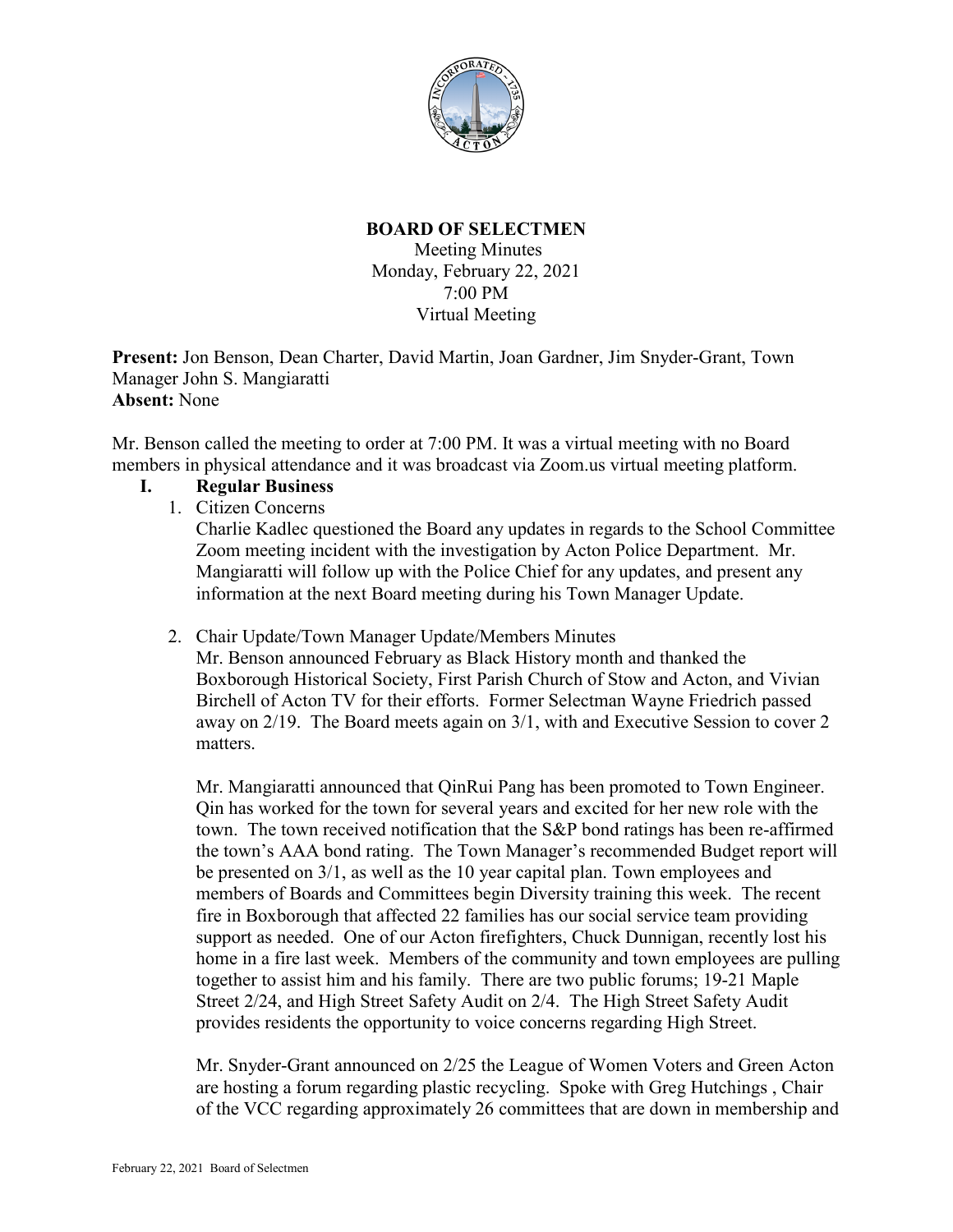

working on ideas to increase memberships such as producing videos to inform the public what their responsibilities are and partner with Acton TV to produce the videos, possibly update the town website to promote volunteering. MR. Snyder-Grant is looking to place a previous warrant article regarding encouraging car charging stations in commercial locations back on the 2021 Annual Town Meeting after it was removed in 2020 due to concern of length of the meeting, and would like to have it on an upcoming Board meeting for discussion.

## **II. New/Special Business**

**3.** 7:10 PM Site Plan Special Permit #9/28/2020, 67 Powder Mill Road (continued from December 7, 2020

Mr. Benson opened the hearing and read the public hearing notice. The petitioner has requested a continuance to March 15, 2020 at 7:10 PM. **Ms. Gardner moved to approve the continuance, seconded by Mr. Snyder-Grant. Mr. Martin called roll:**

**Mr. Snyder-Grant – aye Ms. Gardner – aye Mr. Charter – aye Mr. Benson – aye Mr. Martin – aye The Board voted 5-0, the motion carried**

4. COVID Response Update

Mr. Mangiaratti updated the Board regarding a vaccine clinic that was held on Saturday at the RJ Grey Jr. High School. 100 doses were administered, and a mobil unit administered additional vaccines to homebound seniors. Mr. Mangiaratti is working with collaborating with surrounding communities to develop a regional partnership to qualify as a regional vaccine site to meet state guidelines and requirements. There are currently 27 residents in isolation – a downward trend from last report. The total number of cases in Acton since last March is 749.

5. Feasibility Study Presentation of Establishing a

Regional Emergency Communications Center for Acton and Concord Town Managers, Police and Fire Chiefs from Acton and Concord presented the results of a feasibility study of establishing a regional dispatch center involving the Towns of Concord and Acton (Regional Emergency Communication Center). The study highlighted that forming a district would improve services, access to resources and reduce annual costs. After several questions and comments from Board members and the public, the Board authorized the Town Manager to move into the next phase of regionalization process.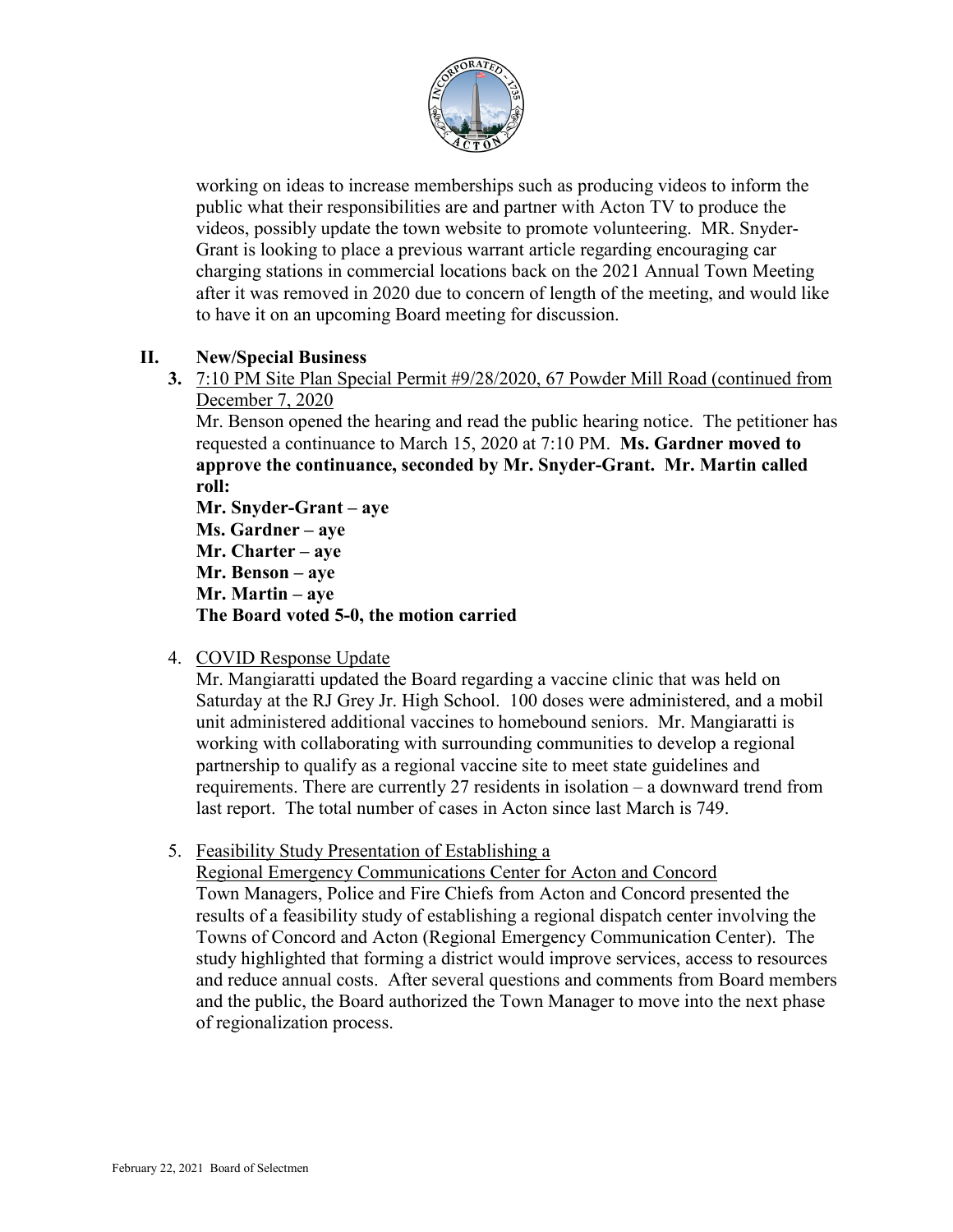

6. Review Public Feedback from Drive-Up Window Outreach Effort and Discuss Next Steps

Planning Director Kristen Guichard presented to the Board results of 2 public forums evaluating the interest in zoning changes to allow for drive up windows to include pharmacies and restaurants, currently only banks are allowed. The Board instructed the Planning Division to prepare a proposed by law change to include all three. The draft by-law will be presented to the Planning Board at a public hearing in March.

7. Designate the RJ Grey Junior High School as the Single Polling Location for All **Precincts** 

**Ms. Gardner moved to approve the single polling location for all precincts to the RJ Grey Junior High School, seconded by Mr. Martin. Mr. Martin called roll: Mr. Snyder-Grant – aye Ms. Gardner – aye Mr. Charter – aye Mr. Benson – aye Mr. Martin – aye The Board voted 5-0, the motion carried**

8. Approve the Acton Community Housing Corporation Request for Proposed Spending for Housing Needs

Janet Adachi, Chair of ACHC briefed the Board on the on the memo submitted for consideration to approve proposed spending for housing needs up to \$15,000 utilizing the Community Services Coordinator. **Ms. Gardner moved to approve the request of the Acton Community Housing Corporation to spend up to \$15,000 from discretionary gift funds for housing needs in Acton, seconded by Mr. Martin. Mr. Martin called roll: Mr. Snyder-Grant – aye Ms. Gardner – aye Mr. Charter – aye Mr. Benson – aye Mr. Martin – aye The Board voted 5-0, the motion carried**

- 9. Economic Development Update This topic was passed over to be discussed at a future meeting
- 10. Discuss Acton Water District PILOT Agreement for Solar Project This topic was passed over to be discussed at a future meeting.
- 11. Discuss Disposition of 3 School Street

Mr. Mangiaratti explained to the Board the brief history of the property on the Board's agenda. Town Meeting authorized the Board to dispose of the property. The town put out an RFP a year ago and received one response to purchase the property,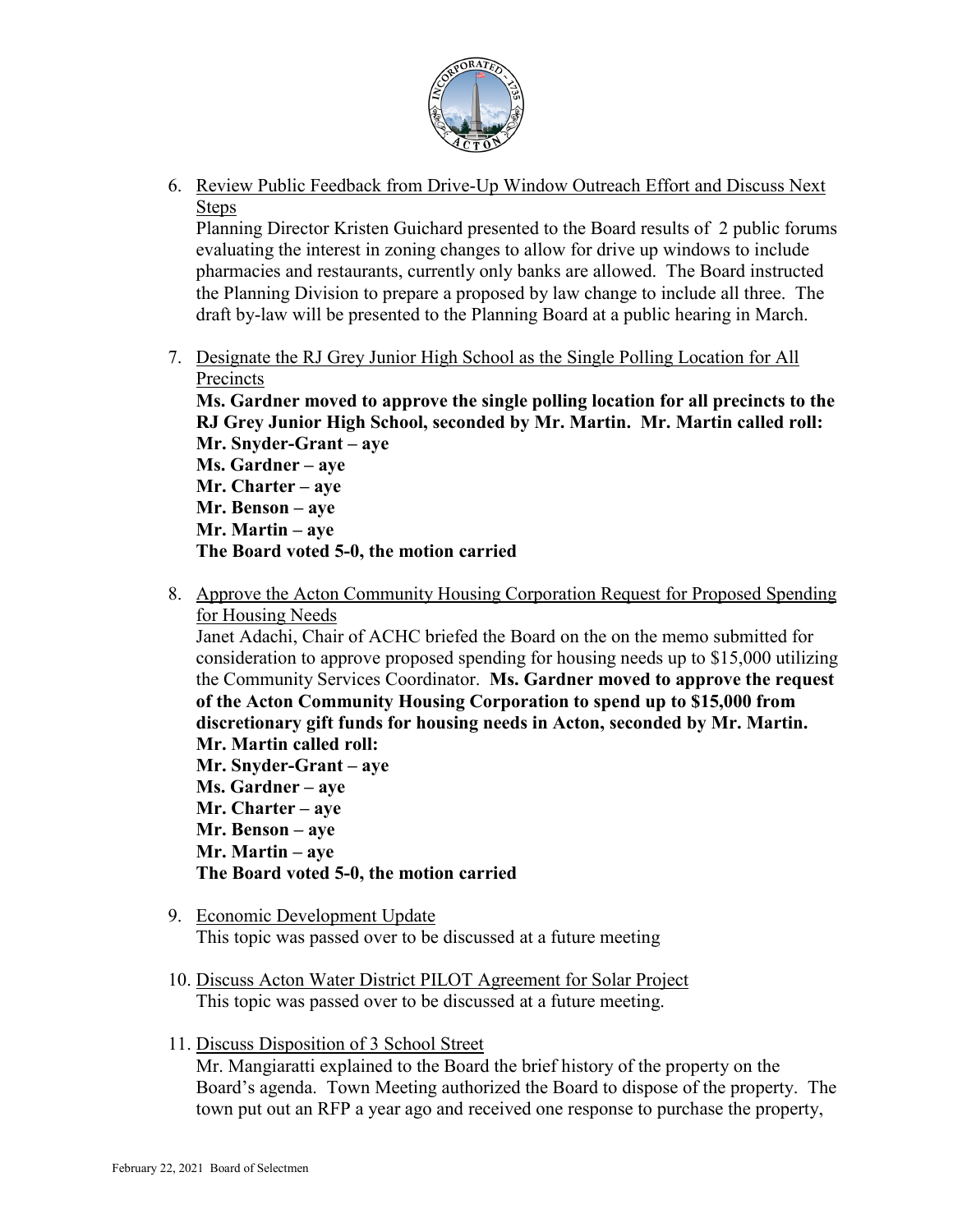

but not a organized plan what the property would be used for. Another RFP was reissued in hope the property would be considered for affordable housing. A proposal was received by Habitat for Humanity; town staff felt the proposal would be more suited for the vacant property at 26 Carlisle Road. The town was approached by an interested party regarding use of the property for a creative educational purpose, and acquiring the property, and restore to its previous historical facade. Mr. Mangiaratti requested the Board to approve sending out another RFP so the interested party can put a bid in. The Board agreed to move forward with another RFP.

## **III. Consent Items**

Mr. Snyder-Grant held consent item 14. **Ms. Gardner moved to approve content items 13, 15-19 inclusive, seconded by Mr. Martin. Mr. Martin called roll: Mr. Snyder-Grant – aye Ms. Gardner – aye Mr. Charter – aye Mr. Benson – aye Mr. Martin – aye The Board voted 5-0, the motion carried**

Mr. Snyder-Grant requested to add the documents used after the ES meeting minutes. Minutes will be updated and placed on consent at the next Board meeting. Board took no action on consent item 14.

12. Further Discussion of Kmart Parcel

This item was deferred to a future meeting

**Ms. Gardner moved to adjourn, seconded by Mr. Martin. M. Martin called roll:**

**Mr. Snyder-Grant – aye Ms. Gardner – aye Mr. Charter – aye Mr. Benson – aye Mr. Martin – aye The Board voted 5-0, the motion carried. Meeting adjourned at 9:18 PM.**

## **Documents and Exhibits Used During this Meeting**

- Agenda, February 22, 2021
- Public Hearing Notice, Agreement for Time Extension, and Letter from D'Agostine, Levine, Parra & Netburn, PC
- Feasibility Study Executive Summary
- Drive-Up Windows Zoning Amendment Memo, January 28, 2021
- Email from Eva Szkaradek, February 1, 2021
- ACHC Request for Proposed Spending Memo, February 9, 2021
- Meeting Minutes, January  $25<sup>th</sup>$  and February 1, 2021